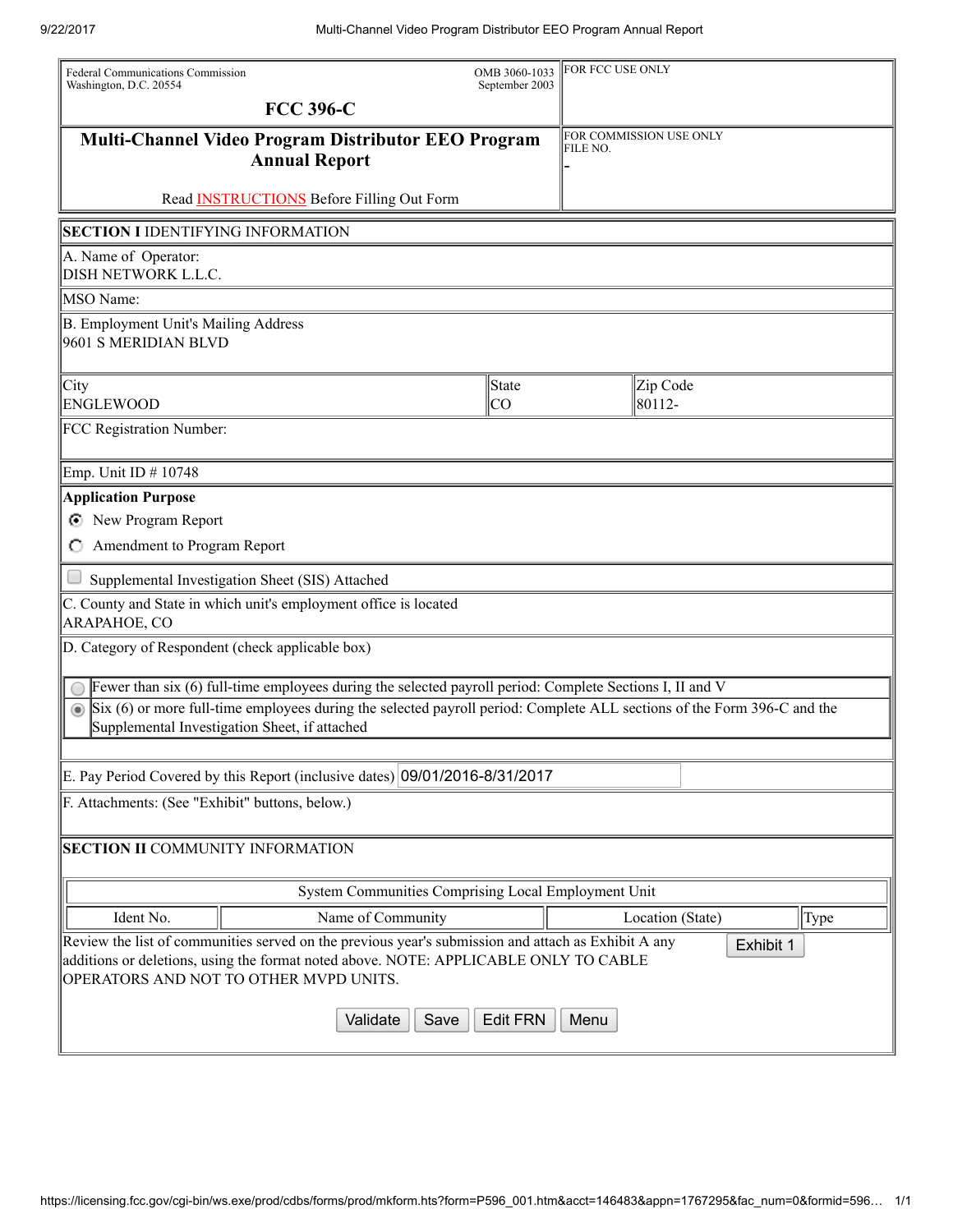## SECTION III EEO POLICY AND PROGRAM REQUIREMENTS

Check YES or NO to each of the following questions. If answer to any question below is NO, attach as Exhibit B an explanation. Exhibit 2

| $ 1. $ Have you complied with the outreach provisions of the FCC's MPVD Equal Employment Opportunity Rule,<br>$ 47 \text{ C.F.R. Section 76.75(b)}$ , during the twelve month period prior to filing this form?                                                                                                  | $\bullet$ Yes $\circ$ No           |
|------------------------------------------------------------------------------------------------------------------------------------------------------------------------------------------------------------------------------------------------------------------------------------------------------------------|------------------------------------|
| [2.] Do you disseminate widely your EEO Program to job applicants, employees, and those with whom you<br>regularly do business?                                                                                                                                                                                  | $\bullet$ Yes $\circ$<br>No        |
| 3. Do you contact organizations, media, educational institutions, and other potential sources of applicants for<br>referrals whenever job vacancies are available in your organization?                                                                                                                          | $\bullet$ Yes $\circ$ No           |
| $ 4.  $ Do you undertake to offer promotions to positions of greater responsibility in a nondiscriminatory manner?                                                                                                                                                                                               | $\bullet$ Yes $\circ$ No           |
| $\vert$ 5. To the extent possible, do you seek out entrepreneurs in a nondiscriminatory manner and encourage them to<br>conduct business with all parts of your organization?                                                                                                                                    | $\bullet$ Yes $\circ$ No           |
| $ 6.  $ Do you analyze the results of your efforts to recruit, hire, promote, and use services in a nondiscriminatory<br>manner and use these results to evaluate and improve your EEO program?                                                                                                                  | $\odot$<br>Yes<br>$\bigcirc$<br>No |
| 7. Do you define the responsibility of each level of management to ensure a positive application and vigorous<br>enforcement of your policy of equal employment opportunity and maintain a procedure to review and<br>control managerial and supervisory performance?                                            | $\bullet$ Yes $\circ$ No           |
| 8. Do you conduct a continuing program to exclude every form of prejudice or discrimination based upon race,<br>color, religion, national origin, age, or sex from your personnel policies and practices and working<br>conditions?                                                                              | $\bullet$ Yes $\circ$<br>No        |
| $9.$ Do you conduct a continuing review of job structure and employment practices and maintain positive<br>recruitment training, job design, and other measures needed to ensure genuine equality of opportunity to<br>participate fully in all organizational units, occupations, and levels of responsibility? | $\bullet$ Yes $\circ$ No           |

## SECTION IV ADDITIONAL INFORMATION

You may provide as Exhibit C any additional information that you believe might be useful in evaluating your efforts to comply with the Commission's EEO provisions. There is no requirement to provide additional data or information.

Exhibit 3